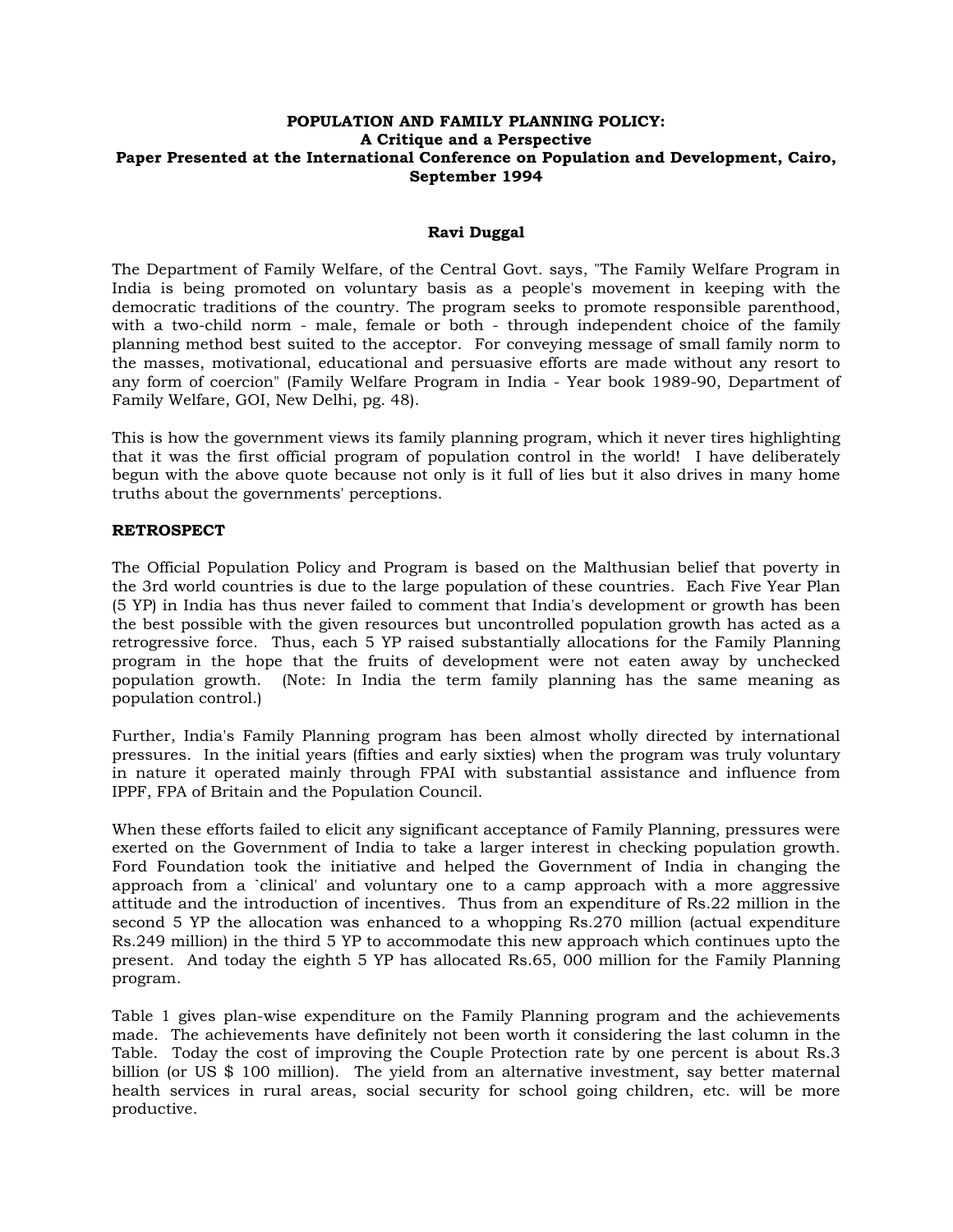|                     | <b>Family Planning</b><br>Expenditure |               | <b>Family Planning Performance</b> |         |              |                |
|---------------------|---------------------------------------|---------------|------------------------------------|---------|--------------|----------------|
|                     | Current                               | 1990-91       | <b>Sterilizations</b>              | IUD's   | <b>CPR</b>   | Cost of        |
|                     | Prices                                | Prices        | (Lakhs)                            | (Lakhs) | % of couples | Increasing     |
|                     | (Rs.Million)                          | (Rs. Million) |                                    |         |              | CPR by 1% at   |
|                     |                                       |               |                                    |         |              |                |
|                     |                                       |               |                                    |         |              | Current prices |
|                     |                                       |               |                                    |         |              | (Rs. Million)  |
| Five Year Plan      |                                       |               |                                    |         |              |                |
| First               | 2                                     | 20            | $---$                              | $---$   | ---          | $---$          |
| Second              | 22                                    | 220           | 1.53                               | ---     | 0.2          |                |
| Third               | 249                                   | 2075          | 13.73                              | 8.13    | 2.7          | 99.6           |
| Plan Holiday        | 705                                   | 3920          | 43.92                              | 20.57   | 7.9          | 135.6          |
| $(3 \text{ years})$ |                                       |               |                                    |         |              |                |
|                     |                                       |               |                                    |         |              |                |
| Fourth              | 2844                                  | 12400         | 90.04                              | 21.49   | 14.7         | 418.2          |
|                     |                                       |               |                                    |         |              |                |
| Fifth               | 5166                                  | 13600         | 147.17                             | 24.95   | 22.4         | 670.9          |
| Sixth               | 13952                                 | 27900         | 174.44                             | 71.72   | 32.1         | 1438.3         |
|                     |                                       |               |                                    |         |              |                |
| Seventh             | 33292                                 | 45885         | 237.44                             | 213.53  | 43.3         | 2972.5         |
|                     |                                       |               |                                    |         |              |                |
|                     |                                       |               |                                    |         |              |                |
| Eighth              | 65000                                 | 65000         | ---                                | ---     | ---          | $---$          |
|                     | (Budget)                              |               |                                    |         |              |                |

### **TABLE 1 : EXPENDITURE AND ACHIEVEMENT IN FAMILY PLANNING**

*Note : 1. The 1990 prices have been calculated by using the purchasing power index of the Rupee from CMIE's Basic Statistics.* 

 *2. The last column has been computed by dividing the first column by the difference of CPR of each plan period with its preceding period. Example: for the 3rd Plan Rs.249/(2.7-0.2) = Rs.99.6.* 

*Sources: Family Welfare YearBook 1989-90 and Eighth Five-Year Plan and Eighth Five-Year Plan.* 

Further it is well known that the Couple Protection Rate (CPR) is a highly suspect figure. Correlation of CPR with fertility rates clearly shows that something is wrong, that a high CPR in a given population doesn't necessarily mean that fertility is declining. Many studies in India have amply demonstrated this. For instance, an increase in sterilizations does not necessarily mean that fertility will decline because it is well established that acceptors of sterilization have on an average a completed family size of 4 to 6 living children, with at least 2 sons. This only makes a mockery of the target oriented Family Planning program! Thus, the cost of raising the CPR could be much more than what we have computed.

This limitation of sterilization was realized at the end of third 5 YP itself but it still continues to constitute the largest accepted method of Family Planning. At the end of the third 5 YP a United Nations team pressurized the Indian government into initiating a very large scale IUD program at the cost of other health programs "The Directorate of Family Planning should be relieved from other responsibilities such as maternal and child health (MCH) and nutrition. It is undoubtedly important for family planning to be integrated (it had been integrated with MCH in 1963) with MCH in the field, particularly in view of the `loop' program, but until the family planning campaign has picked up momentum and made real progress in the states, the Director General concerned should be responsible for Family Planning only. This recommendation is reinforced by the fear that the program may be otherwise used in some states to expand the much needed and neglected Maternal and Child Welfare services" (UN Advisory Mission, Report of the FP Program in India, NY, 1966).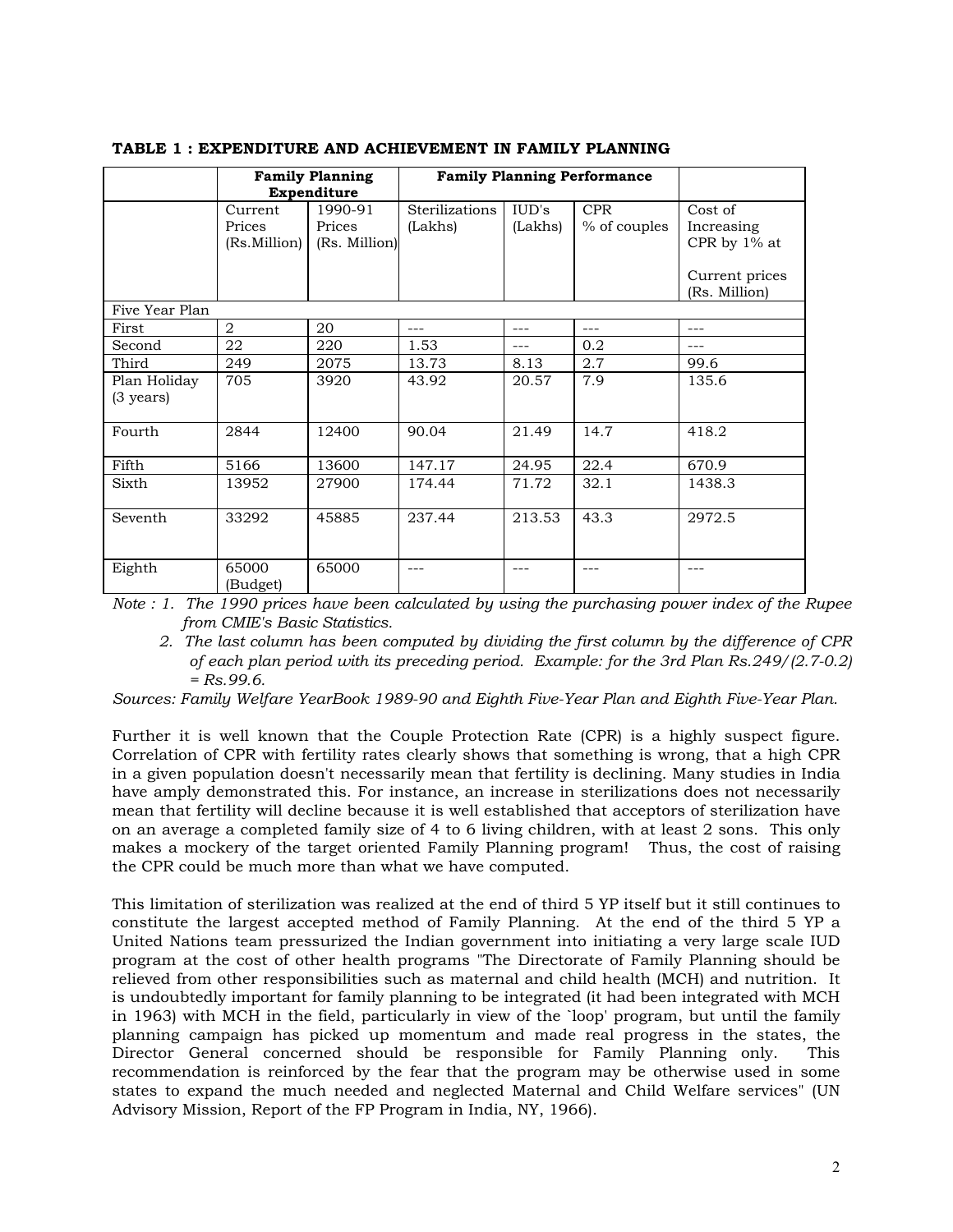The IUD campaign did not shape up as anticipated and was more or less a failure. Mainly because its prime concern was fulfilling targets and that the necessary medical and social backup support and followup was not available to women. In fact an Estimates Committee of the Lok Sabha (Parliament) was critical of the blind acceptance of foreign advise, "The Committee regrets to note that the IUCD program was formulated and implemented on the advise of foreign advisors without analyzing its pros and cons and without exercising an independent judgement on its suitability in Indian conditions and without establishing any proper infrastructure for the same. The Committee suggests that a critical evaluation of the foreign assistance rendered so far be undertaken" (Thirteenth Report of the Estimates Committee of the Lok Sabha, 1971-72, pg. 191).

Since the third 5 YP Family Planning has occupied a central place within the public health sector. Whatever programs have been designed the Family Planning objective has always been kept in the forefront. Thus under the Minimum Needs Program (MNP), started during the fourth 5 YP, the health sector received assistance to expand the rural health infrastructure (PHCs and SCs) so that the network for Family Planning work could be expanded and made closer to the people. The Community Health Volunteer (CHV) Scheme, though garbed as a barefoot doctor scheme, ultimately became an adjunct of the Family Planning program. In the 6th and 7th 5 YP the child survival and safe motherhood programs, undertaken with international support and guidance, intended for reduction in IMR and MMR, had the objective of Family Planning as got demonstrated in implementation of this program whereby all women getting registered for antenatal (ANC) and postnatal care (PNC) were subjected to a hard sell of Family Planning leading to declining acceptance of ANC and PNC by mothers and newborns! This obsession with the Family Planning program has discredited the entire effort put into building up a network for primary health care in the underserved rural areas. All the investment in the health sector in rural areas thus remained grossly underprovided and underutilised because of the pushing of F.P. target, by the health and other staff.

The above historical brief is important to understand how Family Planning as a program was built up and how it's obsession with target has led to the destruction in the credibility of the rural health services.

# **A NEW PERSPECTIVE**

It is important to note that the official Family Planning program is directed largely at the rural population. In the urban areas the State does not have to exert pressure on the people to pursue a small family norm. The pressures of urban living induce higher acceptance of contraception.

Basically the rural-urban difference arises out of the fact that children among agricultural families are assets whereas for urban dwellers a liability.

# **Why Fertility Remains High?**

The small and marginal peasant and the landless laborer constitute 80% of the rural population and most of which exists at the subsistence level. In rural India, employment is largely confined to the months beginning with monsoon and ending with Diwali - this is the kharif season on which most of our agriculture is dependent. These five to six months hold the maximum employment potential. The more working hands that a household has the greater its chance to avail of employment opportunities that are limited seasonally. The greater the number of family members who are able to seek gainful employment the larger the amount of savings a household will be able to generate to tide them over lean (employment) seasons. Secondly, family labor is an important means of saving costs of production for subsistence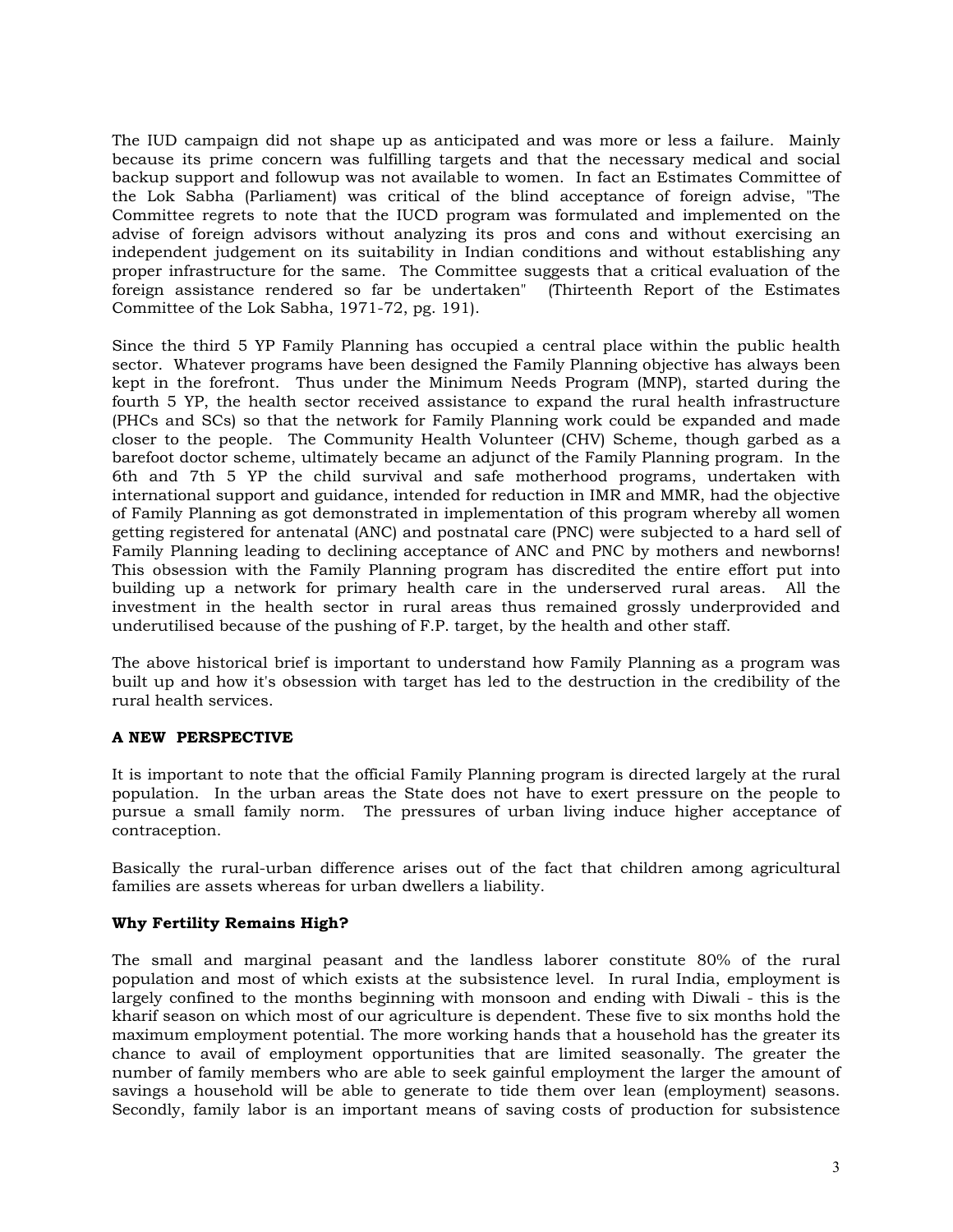farmers. Even children make their contribution to household productivity by contributing their labor to household maintenance that frees adults (the working age-groups), especially women, to participate more in income generating activities. Children contribute not only to housework and in caring of younger siblings but also as a helping hand in home-crafts, cattle rearing, fetching fuel and water, as farm labor on family holdings and quite often as paid workers. Therefore, in a predominantly subsistence agricultural economy family labor assumes a highly significant place if advantages from production are to be maximized for the household; and as a consequence high fertility becomes a necessary associate.

With the household still as the main production unit in India the family bonds and traditional socio-cultural practices have remained intact. Extended family households or extended family relations make the cost of raising children negligible because the down payment (cost of pregnancy, child birth, upbringing etc) of having children is very low as the cost and responsibility of raising children is most often shared in such families.

Further, such a family structure invariably encourages early marriages because the newly weds do not have to set up a separate home nor have they to bear the responsibility of rearing children on their own. Thus, an early age of entry into marriage and an absence of contraception practice ( a practice which such a family structure discourages) results in an extended fertile period for the woman leading to high fertility. Also, in such families the status of women is low. Women are not allowed to take advantage of educational and employment opportunities outside the home and village. As a consequence they are married at a younger age; the gap between their age and their husbands' is wide, resulting in a relationship of total subservience, one of which is an uninterrupted series of births for which the only regulating mechanism are socio-cultural practices that may exercise some control over coital frequency. Another reason for low age at marriage in India is that the female child is considered a burden as long as she remains unmarried and, therefore, parents seek an early marriage. Also in such a family system women are sought at an early age as daughter-in-law so that they can be moulded easily into the new family and share its burden of drudgery and family maintenance with other women folk of the household.

The role of education in raising consciousness of a people, and especially of women is undisputable. The subsistence nature of the economy prevents the majority from seeking education, especially at the secondary level and beyond. When women do not receive education they are married early, and that too to someone eight or ten years older, and have to take on household responsibilities without adequate development of a mind of their own. As a consequence they become a cog of the patriarchal social structure alienating themselves from their own self as well as from the collective woman, their sexual and reproductive function being outside their control. Education liberates women from this vicious circle to a large extent and consequently they can also seek productive employment (non-domestic). Working women find child bearing a burden as it has serious economic consequences eroding their independence by engaging them in child-raising. The end result of this (when the woman has the choice) is a greater willingness to accept contraception and a small family norm. In fact our interviews with rural and tribal women in various studies have brought forth the fact that these women desire to control their own bodies and reproduction but the social structure prevents it. In a patriarchal structure (and especially so in a backward society) the control of womens' sexual and reproductive function vest with males for whom production of children, especially sons, is viewed as a reaffirmation of their superiority and control. Therefore fertility control becomes the function of the social structure itself. It is ironical that inspite of this women constitute the main target in population control programs.

Another reason for high fertility in India is the nature and structure of the workforce itself. As indicated earlier agriculture involves a very large majority of the workforce and we have seen how this within the given setting contributes to a high fertility rate. Related to this is the fact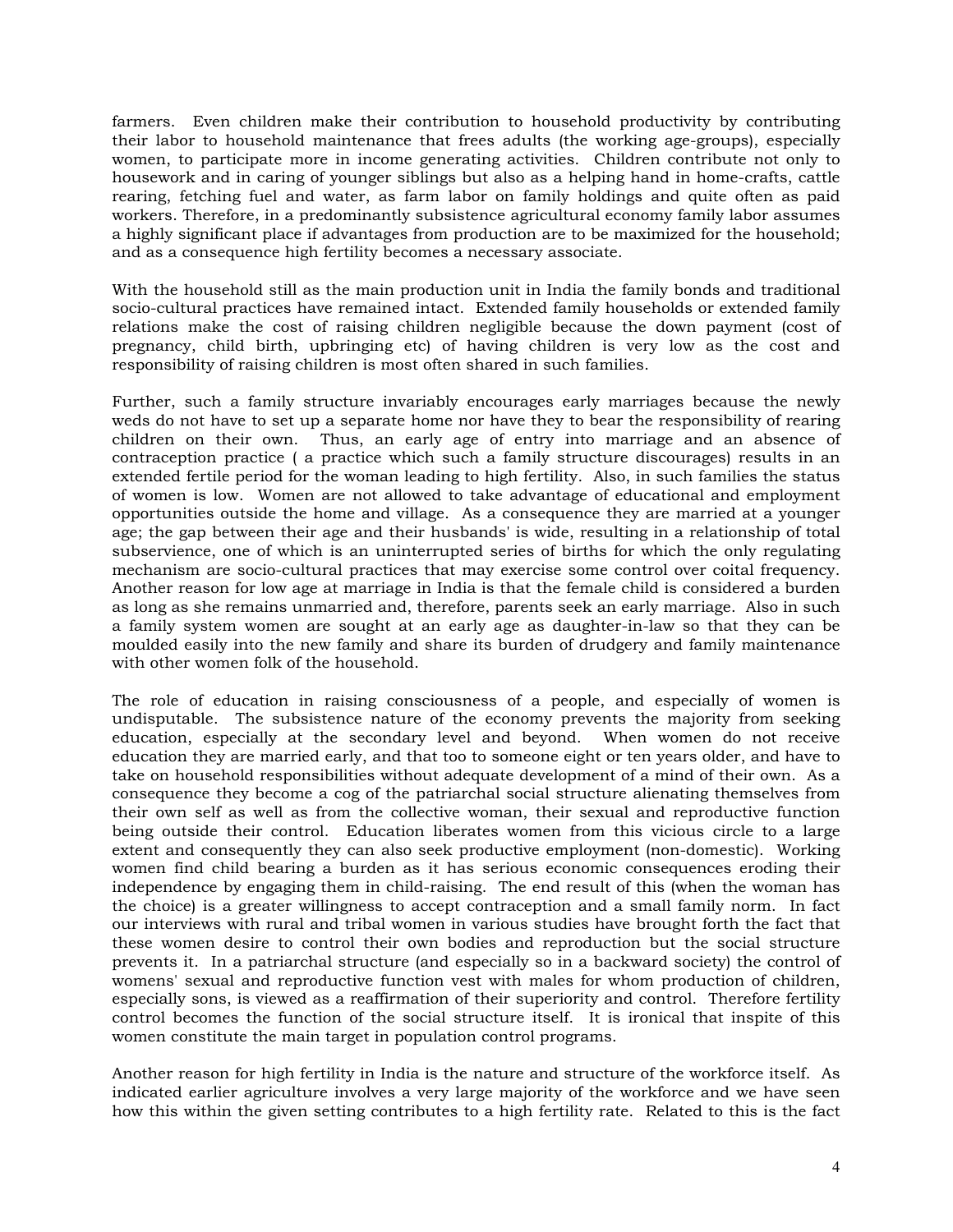that opportunities for non-agricultural work are not growing at a fast enough pace. A runaway development of the non-agrarian sector generates population mobility and displacement, denting and eventually splintering family ties and traditional bonds. But this has not happened in India. Infact, the industrial labor force even in a metropolis like Bombay has organic links with the countryside that helps retain tradition and alongwith it values supportive of high fertility. The living conditions in urban-industrial centers (slum and street dwelling) indirectly contribute to retention of old value systems because they (living conditions) don't provide a security and sense of permanancy to the migrant. As a result he seeks comfort and security back in his village, the city becoming only an extension of his rural-scape. Therefore, even the non-agricultural worker in India does not, most often, have a small family. Besides, overall poverty, high infant mortality, poor health, education and housing facilities and a total lack of non-family based social security makes an overwhelming majority of Indians, and their counterparts in rest of the third world, opt for a family size that in the long run is beneficial for the family's survival and growth.

Our policy makers fail to see these basic socio-economic facts and continue to be influenced by Father-Malthus and his descendant experts from the West, and design programs and allocate resources which do not produce expected results, in this case reduced birth rates.

# **Is there a Population Problem?**

The Malthusians believe in the resource constraint theory and hence are obsessed with the exploding population bomb in the 3rd World. Does reality support this ? If viewed superficially one can hear the bomb tick (to make it visible every major city has a population clock on which millions of rupees have been spent, the PMs office has a clock donated by UNFPA and Doordarshan every morning alongwith Vande Mataram reminds us of this growing menace!).

The stark poverty, malnutrition, illiteracy, high infant and maternal mortality all tend to indicate that we don't have enough resources to give basic amenities to all. Hence with a smaller population the given resources would have been better distributed. Sounds' pretty convincing! The question here is what is a smaller population? What is the quantum of resources that each person should consume? How should the population size be measured in terms of land: person ratio, in terms of agricultural production, in terms of energy / resource consumption etc.? The developed countries hate these 'dirty' questions because if we start answering them the population bomb myth is exploded.

For instance, if resource availability is a constraint then population should be measured in terms of resource consumption. Vasant Pethe, an eminent Indian economist has constructed a paradigm which shows that population growth is not the cause but rather the effect of poverty the blame of which he puts on the inequitous international economic order. He has calculated that if population size must be measured in terms of resource consumption then USA's population will not be 250 million as measured by the census but 25,000 million because the average U.S consumer uses resources 100 times that of the average world consumer. Hence by this measure India's population would be about one-third of its census count or just about 300 million !

One is not arguing here that resources are not limited. One is aware of that but what we want to establish is that the numerically larger 3rd world population is not the one responsible for depletion of especially the non-renewable resources. Infact, this question was surreptitiously glossed over at the Rio Earth Summit held in 1992. It is time that we said NO to this numbers mania and demand that people in the under developed countries be viewed as a resource for development. If the West must insist on counting numbers in under developed countried then they should not object to counting of their consumption volume (by saying that consumption is a personal matter). The United Nations in that case must complement the population policy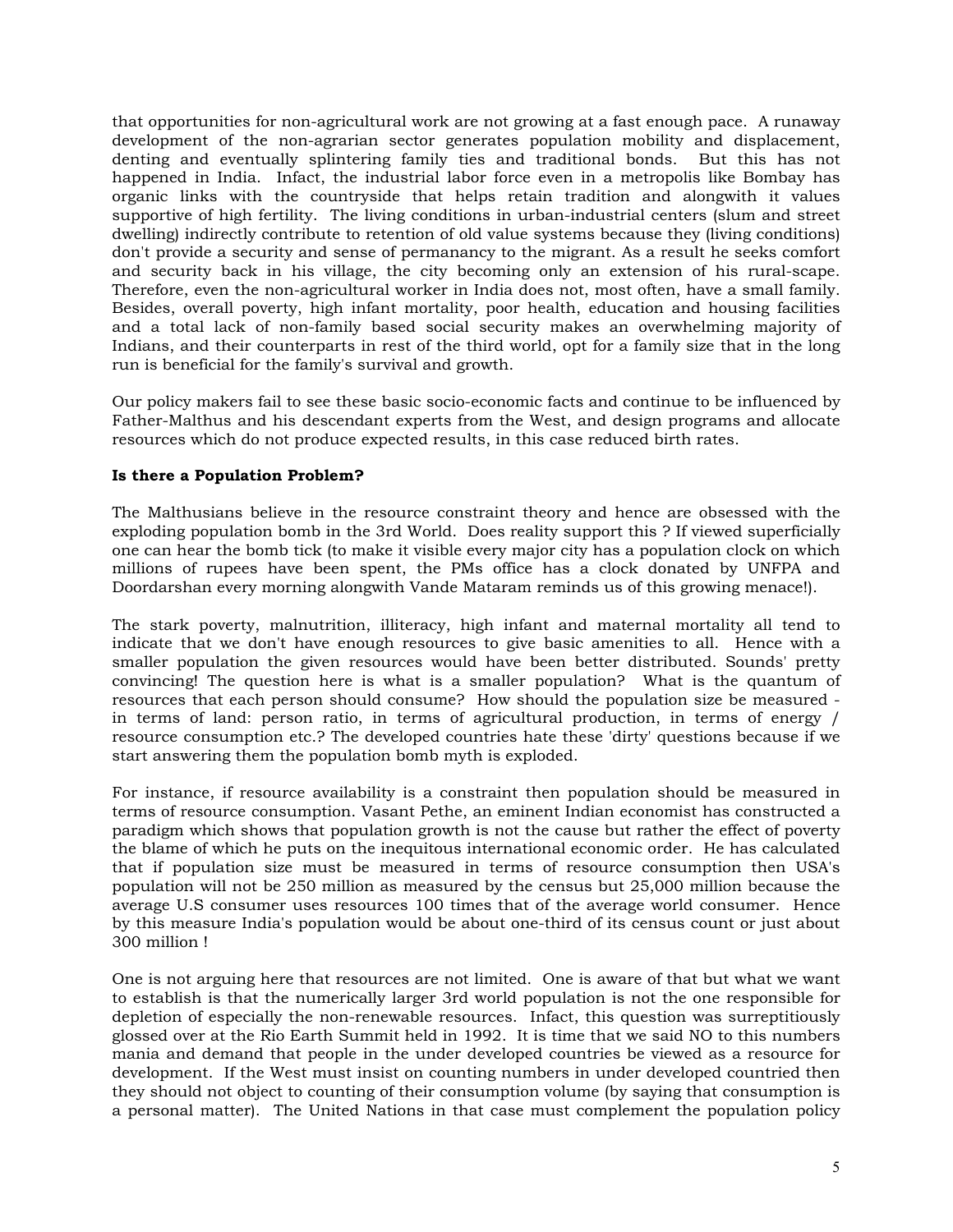initiatives in countries, which the west regards as population bombs, with a policy for consumption in the wasteful West. Like targetted growth rates for fertility and reproduction there must be targetted ceilings for consumption of goods and services in the West. In the global context both (the population policy and comsumption policy) must go together. *If this complementarity is not acceptable then the entire focus on the population issue must be shifted to investing in people. If peoples basic needs and aspirations - employment, housing, education, health, old age security, etc. are provided for people will naturally become more socially responsible. If people are given a stake in the system they will have a stake in the system.* 

So, now we know where the population problem lies!

### **Can we change this Perspective?**

The Indian state is sold over to the population bomb perspective. How do we bring about a change in this? What follows is not a prescription for change but only issues that, if highlighted, could contribute to efforts to bring about a new perspective.

Firstly the `population problem' should not be viewed in a single country's context alone. One has to place it in the context of the global economic order. Resource generation, distribution and use should be the focus of such a perspective. It is not a simple economic question but a strongly political one.

Secondly, one must question the aggressive and imposing stance of agencies from the West to chart out population policies and design FP programs in 3rd World countries. The West views the large and growing population of the unerdeveloped countries as a threat to their own survival. For instance, their own technologies are Capital intensive, which cannot be adopted on a large scale in under developed countries because it would exacerbate the unemployment problems. Therefore the only way the West can dominate is by reducing numbers in these countries so that their (West's) technological dominance stays intact and the vicious cycle of dependence is perpetuated. Hence the West is obssessed with population control. But their ideas emerge from an understanding from within their own socio-cultural and politicoeconomic system and hence are doomed to failure in societies, which are very different. In India most rural development, health and FP programs have been designed with foreign assistance and almost all have either failed or have generated contradictions with a new series of problems.

Thirdly, following from the above mentioned, the local socio-cultural, economic and political conditions are important determinants of peoples' actions. Why they accept or not accept a small family norm most often has very sound reasons, as we discussed in an earlier section. One cannot impose a FP program from above if it conflicts with peoples' reasoning. Only changes in their socio-economic conditions (for instance, the professional middle class in India) which change their *objective reality* will ultimately change their reasoning vis-a-vis family size. India's flirtation with open coercion during the "Emergency" demonstrates how no amount of hard sell or force can change human behaviour. The focus should thus be on changing the objective reality.

Fourthly, the ultimate determinant of change in reproductive behaviour is acceptance of contraception. Only a radically changed objective reality will bring about this acceptance. Until then the State's efforts with regard to reproductive behaviour should be limited to assuring that *safe contraception* is freely available to those who feel the need to control their reproduction. This changed perspective will greatly improve the image of the public health sector, especially in the rural areas and restore the faith of the people in primary health care